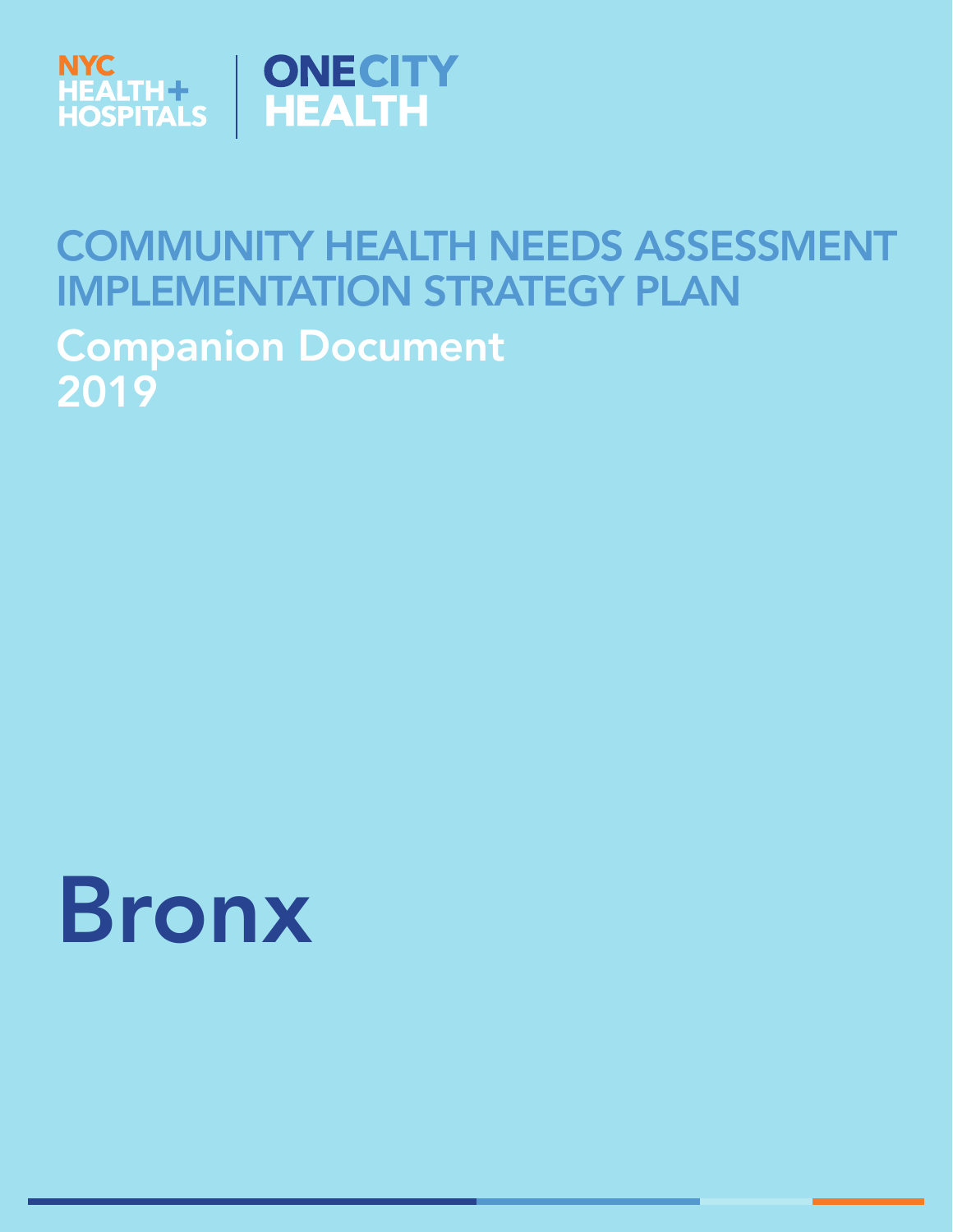## ABOUT THE COMMUNITY HEALTH NEEDS ASSESSMENT

This Community Health Needs Assessment (CHNA) serves to identify and assess the priority health needs of the communities served by NYC Health + Hospitals. Submitted in fiscal year ended June 30, 2019, to comply with federal tax law requirements set forth in IRS Code Section 501(r)(3) and to satisfy the requirements set forth in IRS Notice 2011-52 and the Affordable Care Act for hospital facilities owned and operated by an organization described in IRS Code Section 501(c)(3).

This companion document to the Implementation Strategy Plan addresses the following hospitals:

#### **Bronx**

- NYC Health + Hospitals/Jacobi
- NYC Health + Hospitals/Lincoln
- NYC Health + Hospitals/North Central Bronx

A digital copy of the Community Health Needs Asessment is available: https://www.nychealthandhospitals.org/publications-reports/2019-community-health-needs-assessment

A digital copy of this Implementation Strategy Plan is available: https://www.nychealthandhospitals.org/publications-reports/2019-implementation-strategy-plan

Community input is encouraged. Please address CHNA ISP feedback to chna@nychhc.org

For additional information on available services visit http://www.nychealthandhospitals.org

For information on insurance coverage visit: http://www.nychealthandhospitals.org/insurance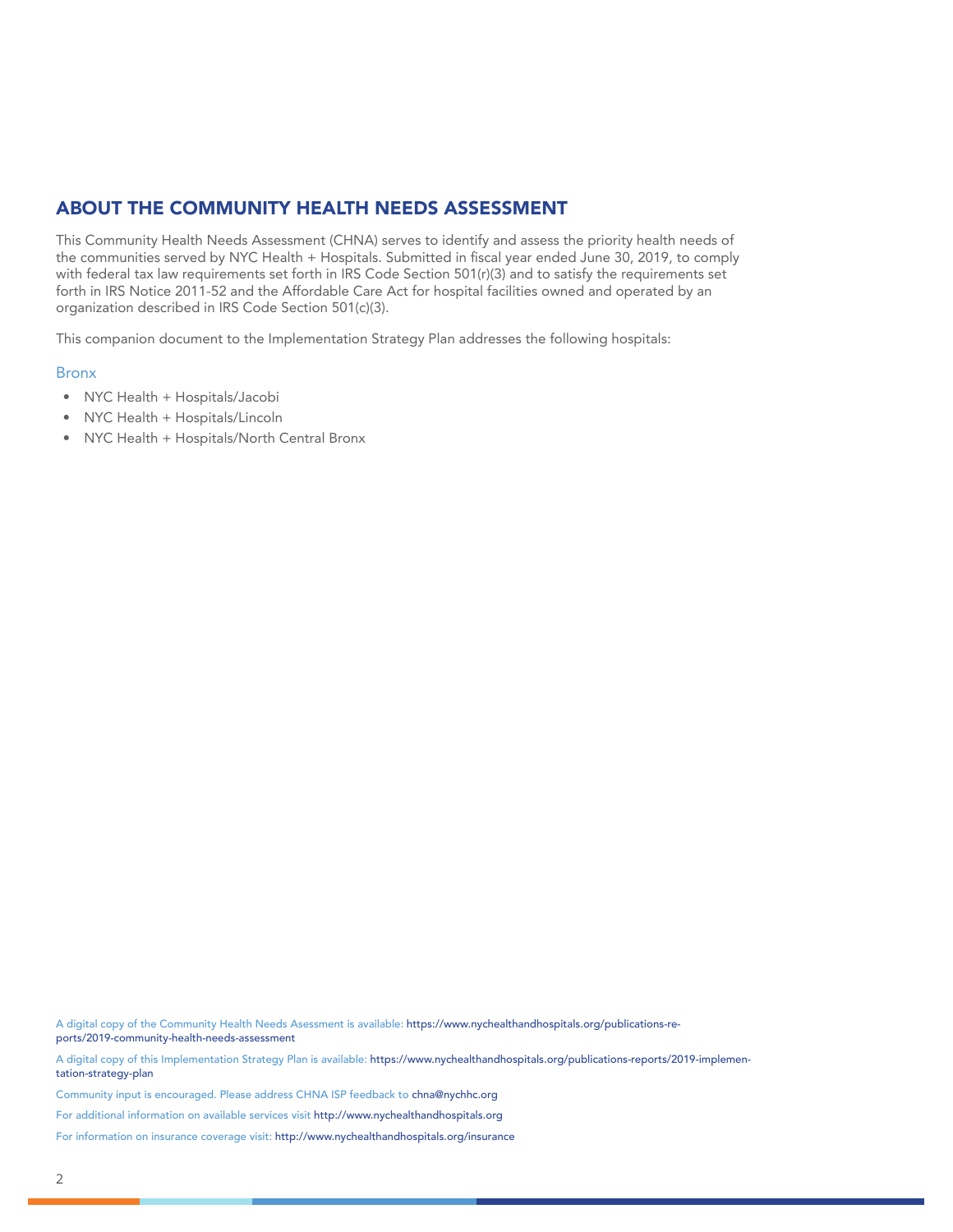# INTRODUCTION

This companion document to the CHNA Implementation Strategy Plan outlines the transformative initiatives and programs NYC Health + Hospitals' Bronx hospitals and its community partners have or will implement to address the priority health needs identified in the [2019 CHNA](http://www.nychealthandhospitals.org/publications-reports/chna). This document can be used as a starting point for individuals living in Manhattan and across New York City to understand the breadth of resources available to the community.

### BUILDING HEALTHY COMMUNITIES

The priority health needs identified in the 2019 CHNA are structural and complex. Addressing them requires continued collaboration between NYC Health + Hospitals, city agencies, community partners and, crucially, patients. To ensure continued alignment with community members, NYC Health + Hospitals' Bronx hospitals will co-design initiatives and programs with its Community Advisory Boards (CABs) and Patient and Family Advisory Councils (PFACs). The following strategic elements inform the transformative initiatives and programs NYC Health + Hospitals' Bronx hospitals will implement to strengthen the health system for all New Yorkers.

- Tailor clinical services for populations facing health equity challenges to reduce health disparities
- Repurpose unused space for preventive care services to address life cycle-driven illness and health equity challenges
- Implement new care models to expand patient access to convenient and appropriate health care including expanding virtual care and enhancing care coordination within the NYC Health + Hospitals unified call center
- Leverage real-time data and analytics, digital health tools and Epic H2O to engage patients, families and interdisciplinary care teams for a streamlined health care experience – these data could support community-wide health promotion, quality improvement and evaluation efforts
- Connect patients, interdisciplinary care teams and social service providers through health information exchange networks to foster patient access to community resources and promote shared decision making, to support community health promotion and quality and evaluation efforts
- Increase awareness of tools to identify needed clinical services and increase understanding around health care costs and billing for both patients and providers
- Test high-value care models at NYC Health + Hospitals and scale sustainable solutions

#### RESOURCE COMMITMENT

NYC Health + Hospitals will commit both financial and in-kind resources during FY 2019–2021 to implement transformative initiatives and programs. Resources include clinical and nonclinical services, partnerships and innovative solutions prototyping through OneCity Health PPS Partners and NYC Health + Hospitals, including its ACO, as well as staff time devoted to advance collective work, charitable contributions and employee volunteerism.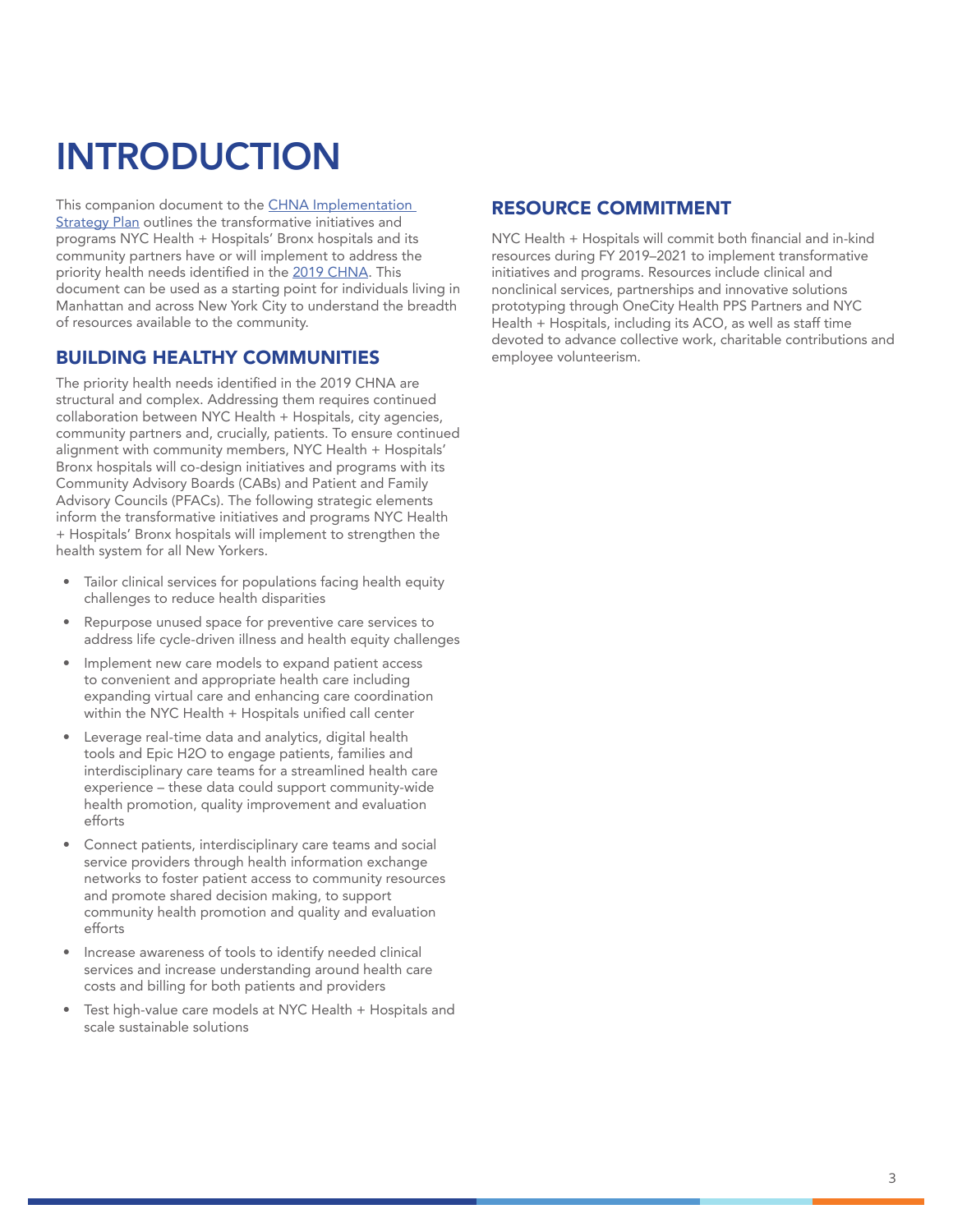## **62** county health ranking<sup>1</sup>

out of 62 counties in New York

## 78.3 years life expectancy<sup>1</sup>

compared to New York City average of 81.2 years

## What is the community's perception?

#### Top 5 contributors to poor health and death in the Bronx<sup>2</sup>

| Risk factors                                | Causes                                       |
|---------------------------------------------|----------------------------------------------|
| Access to mental and behavioral health care | <b>Diabetes</b>                              |
| Stress and emotional well-being             | Heart disease and high blood pressure        |
| Housing access, affordability and quality   | Drug use, including opioids                  |
| Obesity and high BMI                        | Asthma                                       |
| Poverty and low-income status               | Mental health disorders including depression |

## Leading causes of premature deaths in the Bronx<sup>3</sup>

| Cancer           | Heart Disease                                                  | Unintentional<br><b>Injury</b> | <b>Diabetes</b>                  | <b>CLRD</b>                      | AIDS.                            |
|------------------|----------------------------------------------------------------|--------------------------------|----------------------------------|----------------------------------|----------------------------------|
| 88.3 per 100,000 | $1,281$ deaths $1,081$ deaths $348$ deaths<br>78.4 per 100,000 | 24.9 per 100,000               | $198$ deaths<br>13.9 per 100,000 | $165$ deaths<br>11.6 per 100,000 | $161$ deaths<br>11.6 per 100,000 |

## Health status in the Bronx<sup>4</sup>

## 39% have one or more chronic conditions

- 1 County Health Rankings & Roadmaps Program (2019).2019 County Health Rankings Report. Retrieved from www.countyhealthrankings.org/reports/2019-county-health-rankings-key-findings-report
- 2 2019 Community Health Needs Assessment Survey Findings (2019). Tabulated by OneCity Health.
- 3 New York State Department of Health (2018). Vital Statistics of New York State. Retrieved from www.health.ny.gov/statistics/vital\_statistics/vs\_reports\_tables\_list.htm
- 4 Salient Interactive Miner (2017). Based on Medicaid attributed lives and tabulated by OneCity Health.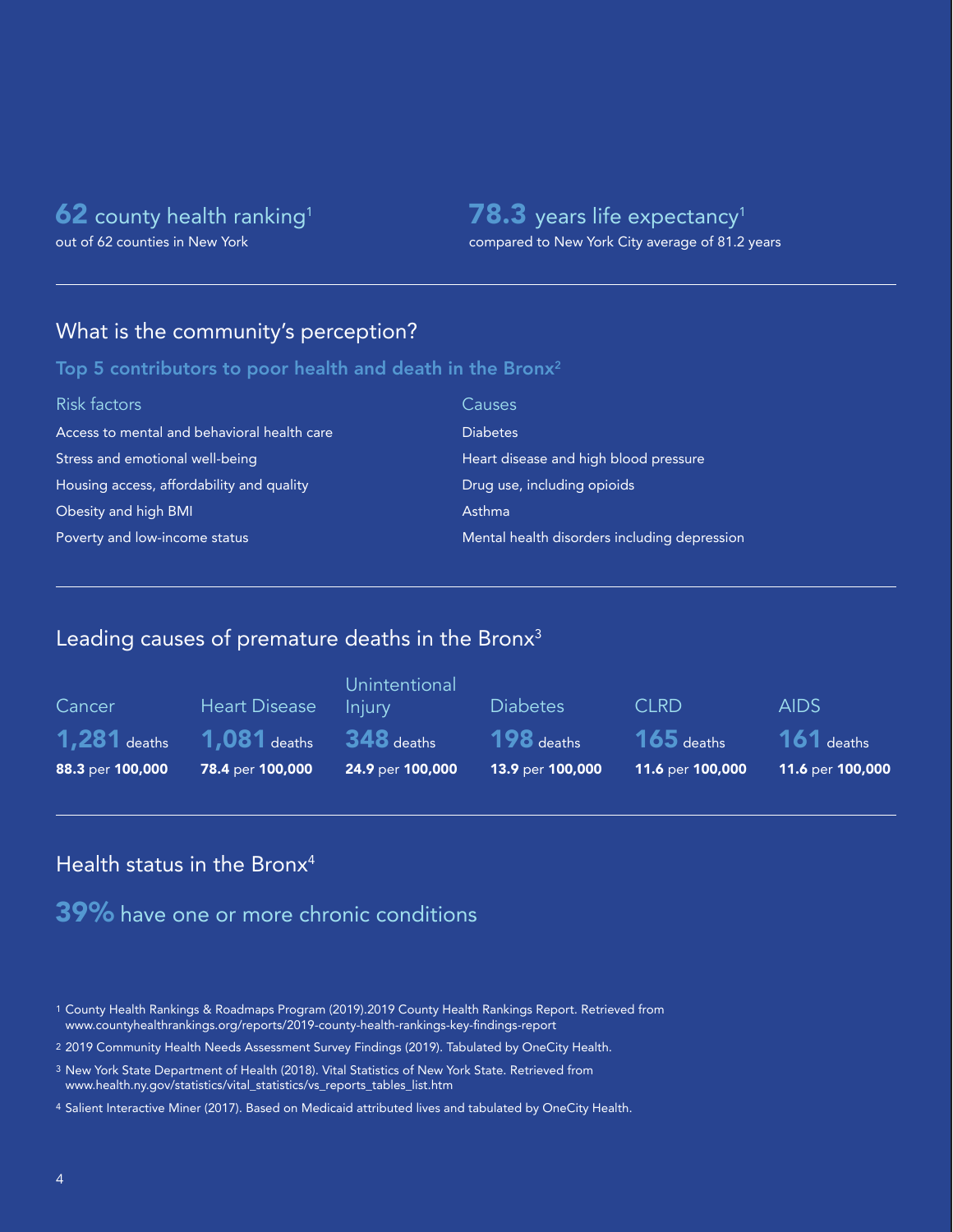## APPENDIX: NYC HEALTH + HOSPITALS TRANSFORMATIVE INITIATIVES AND PROGRAMS BY BOROUGH: BRONX

As of October 2019, the following initiatives and programs at NYC Health + Hospitals facilities in the Bronx most clearly address the priority health needs identified in the 2019 CHNA. Please note: this list is not exhaustive. For a description of each initiative and program, refer to Appendix: Glossary of NYC Health + Hospitals Transformative Initiatives and Programs.

For a current list of services, visit [NYC Health + Hospitals' website](https://www.nychealthandhospitals.org/services/) and connect with [NYC Health + Hospitals](https://www.nychealthandhospitals.org/social-media/) and [OneCity Health](https://twitter.com/onecityhealth) on social media.

#### PRIORITY HEALTH NEED: REDUCING THE BURDEN OF LIFE CYCLE-DRIVEN ILLNESS AND HEALTH EQUITY CHALLENGES

| <b>Initiative</b>                                                          | <b>Facility</b>                      |
|----------------------------------------------------------------------------|--------------------------------------|
| <b>Pregnancy and birth outcomes</b>                                        |                                      |
| Comprehensive maternal health programming                                  | Jacobi, Lincoln, North Central Bronx |
| Simulation training                                                        | Jacobi, Lincoln, North Central Bronx |
| Airway diseases (asthma, COPD)                                             |                                      |
| Asthma-Free Bronx                                                          | Lincoln                              |
| DSRIP Home-Based Environmental Asthma Program                              | Jacobi, Lincoln, North Central Bronx |
| <b>Smoking Cessation</b>                                                   | Jacobi, Lincoln, North Central Bronx |
| Behavioral health (mental health, substance use disorder)                  |                                      |
| Assertive Community Treatment (ACT)                                        | Jacobi, North Central Bronx          |
| Behavioral health critical time interventions                              | Lincoln                              |
| Comprehensive Psychiatry Emergency Program (CPEP)                          | Jacobi, Lincoln, North Central Bronx |
| <b>Emergency Department Addiction Leads</b>                                | Jacobi, Lincoln, North Central Bronx |
| Inpatient Consult for Addiction Treatment and Care in Hospitals<br>(CATCH) | Lincoln                              |
| Integrated care centers and collaborative care model                       | Jacobi, Lincoln, North Central Bronx |
| Medication Assisted Therapy (MAT) expansion                                | Jacobi, Lincoln, North Central Bronx |
| Partial Hospitalization (PHP)                                              | North Central Bronx                  |
| Diet-related diseases (diabetes, hypertension)                             |                                      |
| Diabetes Prevention Program                                                | Jacobi, Lincoln, North Central Bronx |
| Food and nutrition resources                                               | Jacobi, Lincoln, North Central Bronx |
| Primary care-centered diabetes management initiative                       | Jacobi, Lincoln, North Central Bronx |
| Shape Up NYC classes                                                       | Jacobi, Lincoln                      |
| 30-day care transitions                                                    | Jacobi, Lincoln, North Central Bronx |
| Treat-to-Target (T2T) Hypertension Program                                 | Jacobi, Lincoln, North Central Bronx |
| <b>Aging and frailty</b>                                                   |                                      |
| <b>NICHE</b> certification                                                 | Jacobi, Lincoln, North Central Bronx |
| Palliative care                                                            | Jacobi, Lincoln                      |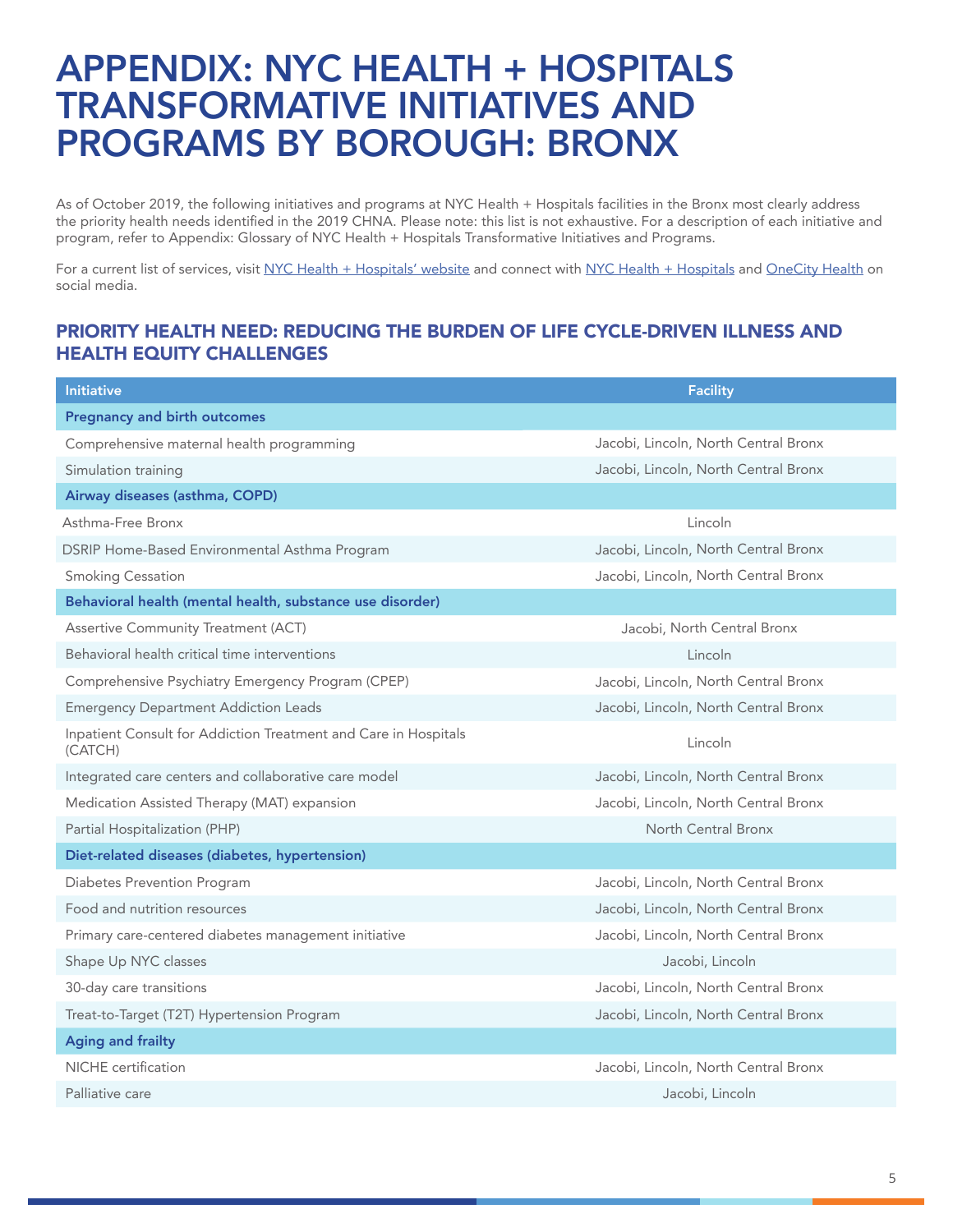| <b>Initiative</b>                                                                                                                             | <b>Facility</b>                      |
|-----------------------------------------------------------------------------------------------------------------------------------------------|--------------------------------------|
| Homeless or individuals with housing instability                                                                                              |                                      |
| Housing assistance                                                                                                                            | North Central Bronx                  |
| Respite and transitional housing                                                                                                              | Jacobi, Lincoln                      |
| Incarcerated or previously incarcerated                                                                                                       |                                      |
| Care or connections to care                                                                                                                   | North Central Bronx                  |
| <b>Immigrants</b>                                                                                                                             |                                      |
| Interpreter services, any modality                                                                                                            | Jacobi, Lincoln, North Central Bronx |
| <b>NYLAG Clinics</b>                                                                                                                          | Jacobi, Lincoln, North Central Bronx |
| <b>LGBTQ</b>                                                                                                                                  |                                      |
| Leader in LGBTQ Healthcare Equality designation                                                                                               | Jacobi, Lincoln, North Central Bronx |
| Adolescents and young adults                                                                                                                  |                                      |
| 100 Schools Project                                                                                                                           | Jacobi, Lincoln, North Central Bronx |
| YouthHealth centers                                                                                                                           | Jacobi, Lincoln, North Central Bronx |
| <b>Survivors of domestic violence</b>                                                                                                         |                                      |
| <b>Family Justice Centers</b>                                                                                                                 | Jacobi, Lincoln, North Central Bronx |
| SAFE program                                                                                                                                  | Jacobi, Lincoln, North Central Bronx |
| Individuals with food insecurity                                                                                                              |                                      |
| Access to food and nutrition resources, including farmers markets, food<br>coordinators, local food partnerships and medically-tailored meals | Jacobi, Lincoln, North Central Bronx |
| Other                                                                                                                                         |                                      |
| Expansion of health care, health insurance, food coordinators and<br>benefits enrollment                                                      | Jacobi, Lincoln, North Central Bronx |
| Violence prevention programs (e.g. Guns Down Life Up (GDLU),<br>Kings Against Gun Violence (KAVI))                                            | Jacobi, Lincoln, North Central Bronx |

## PRIORITY HEALTH NEED: REDESIGNING HEALTH CARE FOR COMMUNITIES: RETHINKING HEALTH CARE SYSTEMS

| Ease of access and navigation                                                  |                                      |
|--------------------------------------------------------------------------------|--------------------------------------|
| Expansion of primary care access in underserved and high-need<br>neighborhoods | Jacobi, Lincoln, North Central Bronx |
| Expansion of telehealth and digital coaching and monitoring expansion          | Jacobi, Lincoln, North Central Bronx |
| <b>ExpressCare</b>                                                             | Lincoln                              |
| Imaging Centers of Excellence                                                  | Jacobi, Lincoln, North Central Bronx |
| NYC Care                                                                       | Jacobi, Lincoln, North Central Bronx |
| Retail pharmacy                                                                | Jacobi, Lincoln, North Central Bronx |
| Single call center                                                             | Jacobi, Lincoln, North Central Bronx |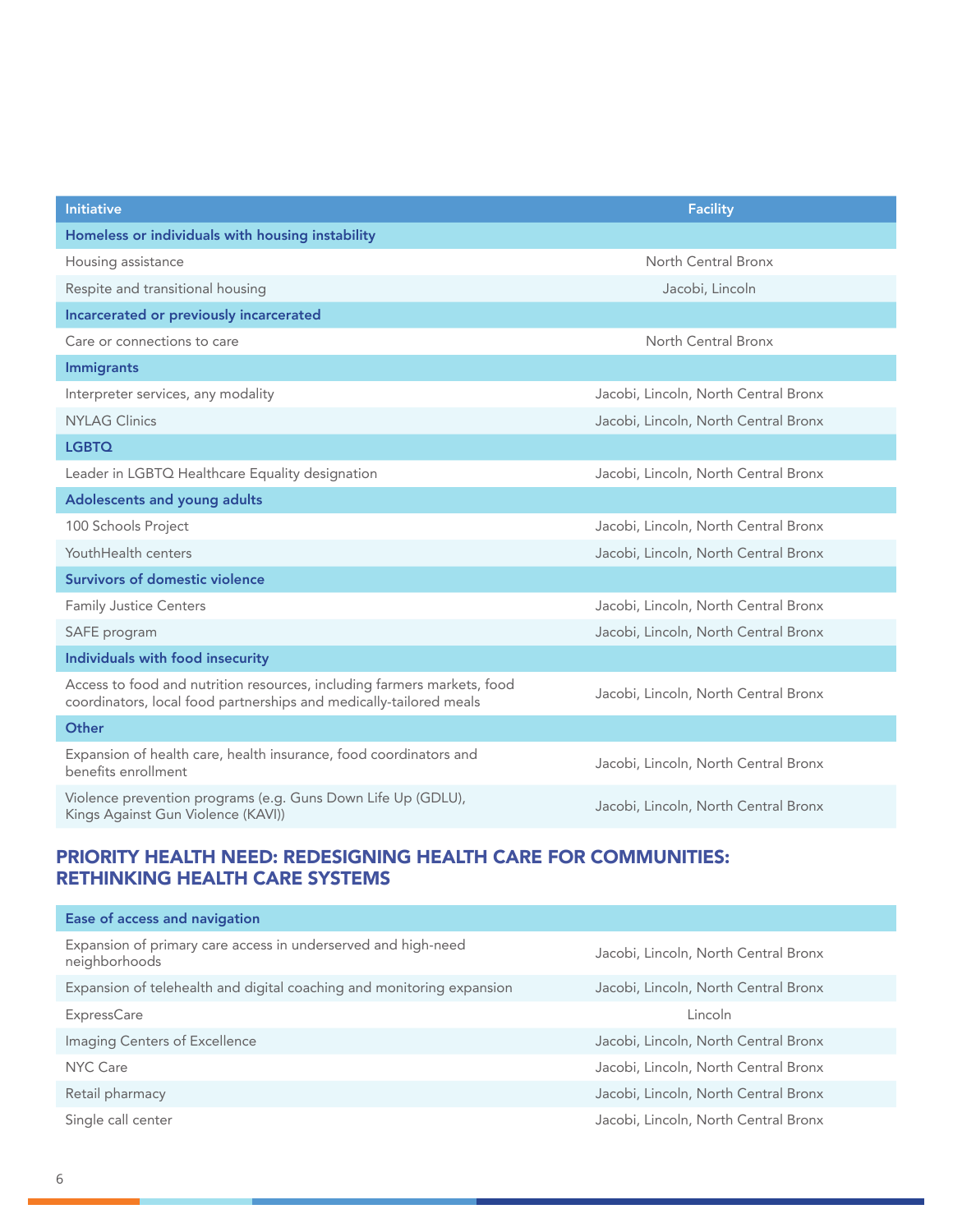| <b>Initiative</b>                                             | <b>Facility</b>                      |
|---------------------------------------------------------------|--------------------------------------|
| <b>Optimizing patient-provider relationships</b>              |                                      |
| Arts in Medicine                                              | Jacobi, Lincoln, North Central Bronx |
| eConsult                                                      | Jacobi, Lincoln, North Central Bronx |
| Helping Healers Heal                                          | Jacobi, Lincoln, North Central Bronx |
| <b>ICARE</b>                                                  | Jacobi, Lincoln, North Central Bronx |
| Patient-centered scheduling and open access                   | Jacobi, Lincoln, North Central Bronx |
| Health care cost and transparency                             |                                      |
| Epic H2O MyChart consolidated billing and pre-payment options | Jacobi, Lincoln, North Central Bronx |
| NYC Health + Hospitals' 'Find Your Insurance' tool            | Jacobi, Lincoln, North Central Bronx |

## PRIORITY HEALTH NEED: REDESIGNING HEALTH CARE FOR COMMUNITIES: AN INFRASTRUCTURE FOR SCALING

| State of the workforce                                                                                         |                                      |
|----------------------------------------------------------------------------------------------------------------|--------------------------------------|
| CityDoctors Scholarship                                                                                        | Jacobi, Lincoln, North Central Bronx |
| Clinical Leadership Fellowship                                                                                 | Jacobi, Lincoln, North Central Bronx |
| Clinician recruitment programs and campaigns                                                                   | Jacobi, Lincoln, North Central Bronx |
| <b>Healthcare Administration Scholars</b>                                                                      | Jacobi, Lincoln, North Central Bronx |
| Nurse Residency Program                                                                                        | Jacobi, Lincoln, North Central Bronx |
| Nursing Career Ladder                                                                                          | Jacobi, Lincoln, North Central Bronx |
| Professional development programs for clinicians and staff                                                     | Jacobi, Lincoln, North Central Bronx |
| <b>Information sharing</b>                                                                                     |                                      |
| Epic Care Link                                                                                                 | Jacobi, Lincoln, North Central Bronx |
| Epic Community Connect (OneConnect)                                                                            | Jacobi, Lincoln, North Central Bronx |
| Epic H2O and MyChart                                                                                           | Jacobi, Lincoln, North Central Bronx |
| Epic Healthy Planet                                                                                            | Jacobi, Lincoln, North Central Bronx |
| Patient appointment reminders                                                                                  | Jacobi, Lincoln, North Central Bronx |
| <b>Financial sustainability</b>                                                                                |                                      |
| MetroPlus and GetCoveredNYC Enrollment Expansion                                                               | Jacobi, Lincoln, North Central Bronx |
| Revenue and expense improvement opportunities                                                                  | Jacobi, Lincoln, North Central Bronx |
| NYC Health + Hospitals' Financial Transformation Plan through<br>revenue and expense improvement opportunities | Jacobi, Lincoln, North Central Bronx |
| System complexity and scale                                                                                    |                                      |
| OneCity Health CBO capacity building                                                                           | Jacobi, Lincoln, North Central Bronx |
| OneCity Health primary care capacity building                                                                  | Jacobi, Lincoln, North Central Bronx |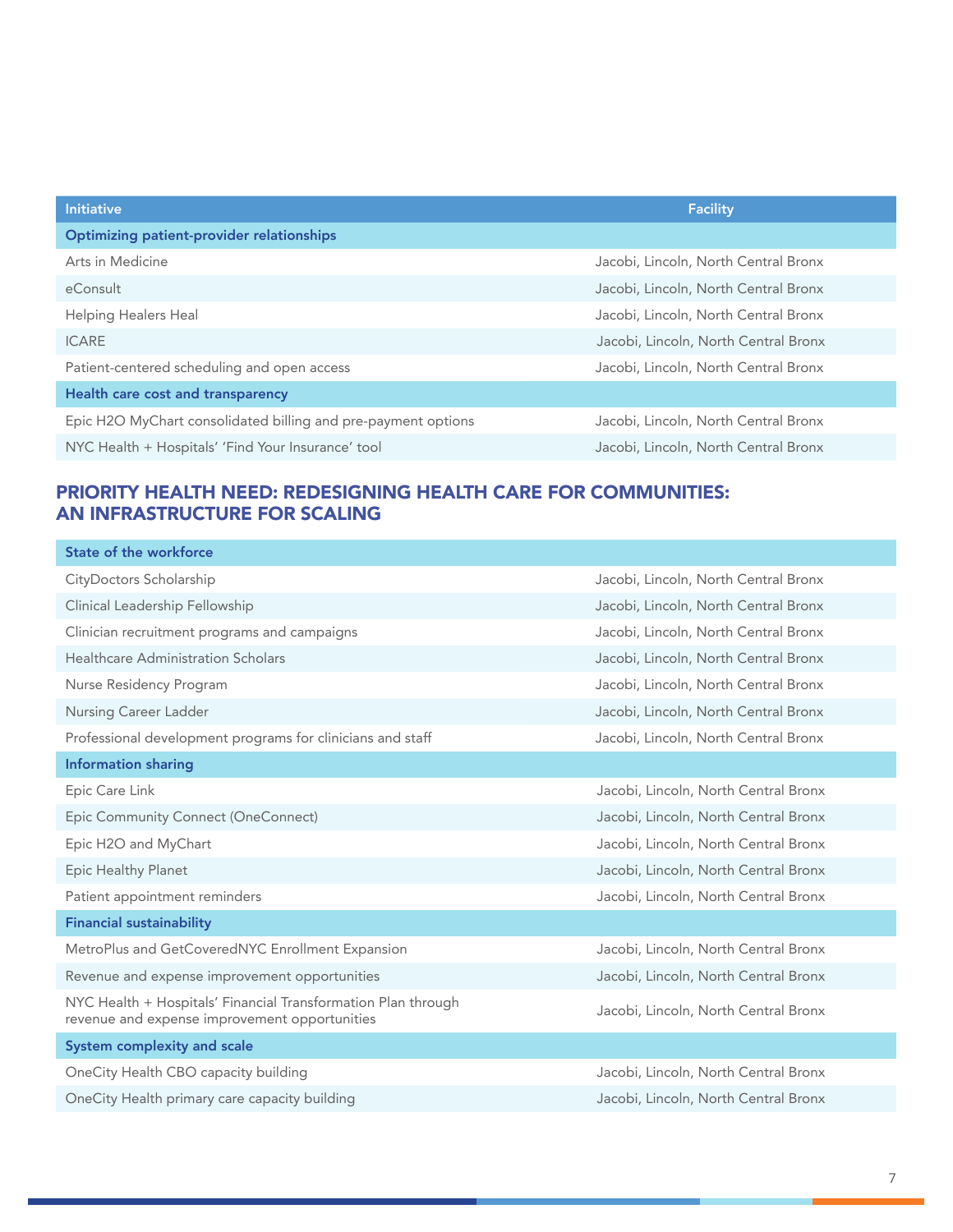## GLOSSARY OF NYC HEALTH + HOSPITALS TRANSFORMATIVE INITIATIVES AND PROGRAMS: BRONX

As of October 2019, the following initiatives and programs at NYC Health + Hospitals facilities in the Bronx most clearly address the priority health needs identified in the 2019 CHNA. Please note: this list is not exhaustive.

For a current list of services, visit [NYC Health + Hospitals' website](https://www.nychealthandhospitals.org/services/) and connect with [NYC Health + Hospitals](https://www.nychealthandhospitals.org/social-media/) and [OneCity Health](https://twitter.com/onecityhealth) on social media.

#### PRIORITY HEALTH NEED: REDUCING THE BURDEN OF LIFE CYCLE-DRIVEN ILLNESS AND HEALTH EQUITY CHALLENGES

| Pregnancy and birth outcomes                 |                                                                                                                                                                                                                                                                     |  |
|----------------------------------------------|---------------------------------------------------------------------------------------------------------------------------------------------------------------------------------------------------------------------------------------------------------------------|--|
| <b>Initiative</b>                            | <b>Description</b>                                                                                                                                                                                                                                                  |  |
| Comprehensive maternal health<br>programming | Programming and services focused on maternal health including, but not limited<br>to: Baby-friendly designation, Centering Pregnancy, Centering Parenting, maternal<br>depression screening, onsite reproductive psychiatry, social work and collaborative<br>care. |  |
| Simulation training                          | Sometimes referred to as IMSAL, this training focuses on obstetric emergencies<br>including: hypertensive disorders in pregnancy, maternal hemorrhage, shoulder<br>dystocia and cardiac arrest.                                                                     |  |

| Airway diseases (asthma, COPD)                          |                                                                                                                                                                                                                                                                                                                                                                                                                                                                                                                            |  |
|---------------------------------------------------------|----------------------------------------------------------------------------------------------------------------------------------------------------------------------------------------------------------------------------------------------------------------------------------------------------------------------------------------------------------------------------------------------------------------------------------------------------------------------------------------------------------------------------|--|
| <b>Initiative</b>                                       | <b>Description</b>                                                                                                                                                                                                                                                                                                                                                                                                                                                                                                         |  |
| Asthma-Free Bronx                                       | This City Hall initiative, run by the NYC Department of Health and Mental Hygiene,<br>NYC Health + Hospitals and the NYC Department of Education, provides a suite<br>of personalized interventions aimed at reducing Emergency Department visits and<br>inpatient admissions of asthmatic pediatric patients in the South Bronx. As a part of<br>this program, community health workers also provide asthma education including<br>self-management education, environmental assessments and pest-remediation<br>services. |  |
| <b>DSRIP Home-Based Environmental</b><br>Asthma Program | This program assigns a community health worker to support patients with frequent<br>or severe asthma attacks. Community health workers conduct home assessments<br>and provide services including self-management education and pest-remediation<br>services. This program was launched in 2017 for children and is expanding to<br>include adult patient populations.                                                                                                                                                     |  |
| <b>Smoking Cessation</b>                                | This six-week program is designed to help individuals quit smoking. The program<br>includes group counseling and education, telephone counseling and Nicotine-<br>Replacement Therapy (NRP) in the adult medicine and behavioral health settings.                                                                                                                                                                                                                                                                          |  |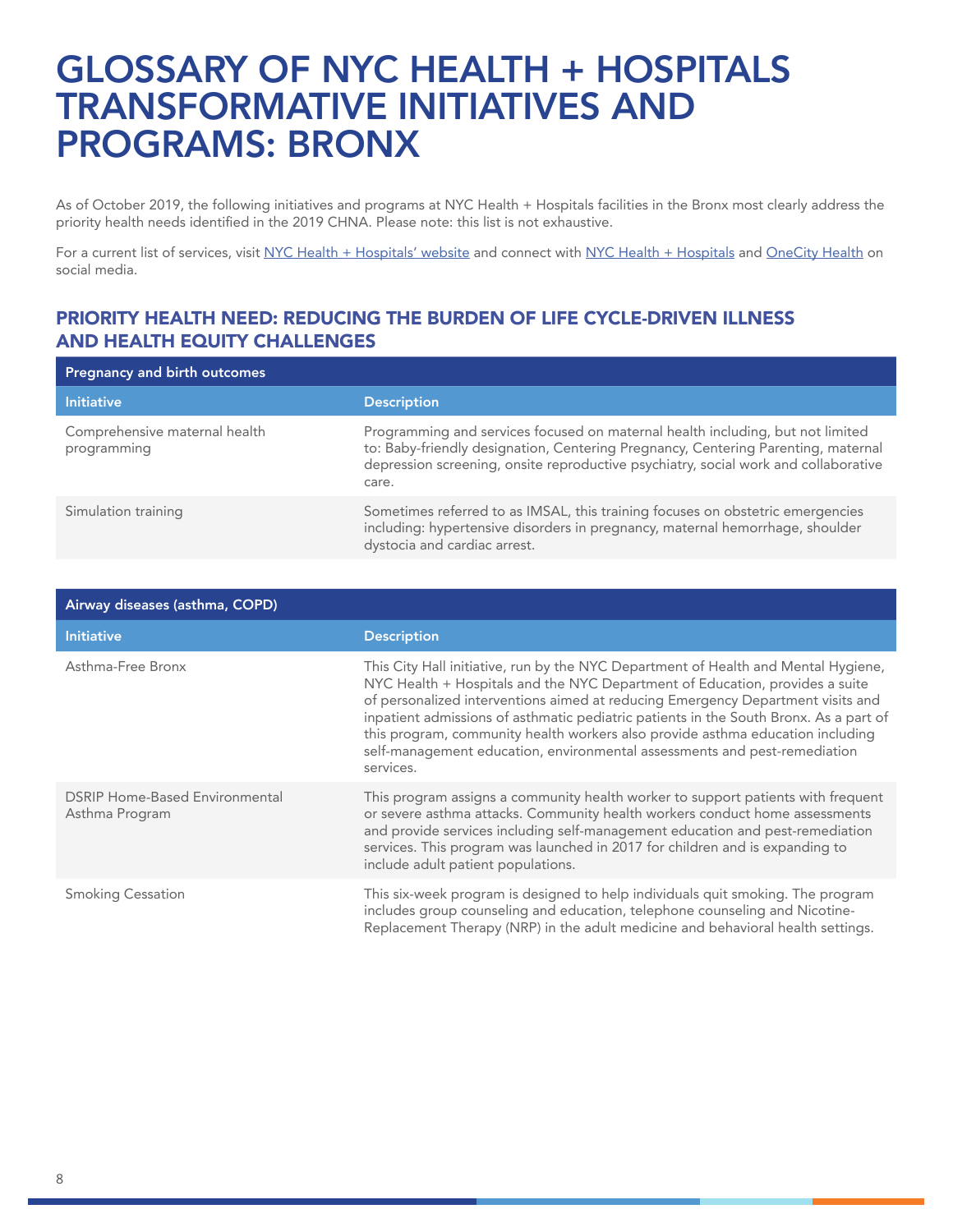| Behavioral health (mental health, substance use disorder)                                                                     |                                                                                                                                                                                                                                                                                                                                                                                                                                                                              |  |
|-------------------------------------------------------------------------------------------------------------------------------|------------------------------------------------------------------------------------------------------------------------------------------------------------------------------------------------------------------------------------------------------------------------------------------------------------------------------------------------------------------------------------------------------------------------------------------------------------------------------|--|
| <b>Initiative</b>                                                                                                             | <b>Description</b>                                                                                                                                                                                                                                                                                                                                                                                                                                                           |  |
| Assertive Community Treatment (ACT)                                                                                           | The ACT program functions as a "clinic without walls," providing multidisciplinary,<br>flexible treatment and 24/7 support to individuals with severe mental illness in their<br>homes and communities. This evidenced-based practice uses a person-centered,<br>recovery-based approach.                                                                                                                                                                                    |  |
| Behavioral health critical time interventions                                                                                 | OneCity Health invested in Coordinated Behavioral Care's Pathway Home<br>program, which provides multidisciplinary care transition services such as<br>accompanying patients home, arranging for immediate needs such as food and<br>filling prescriptions, ensuring transport is arranged for health care visits and<br>providing ongoing communication and support.                                                                                                        |  |
| Comprehensive Psychiatric Emergency<br>Program (CPEP)                                                                         | CPEP is an inpatient service that facilitates children and adults with mental health<br>disorders receiving emergency observation, evaluation and care in a supportive<br>environment. This program has expanded to include telehealth services at select<br>facilities and a crisis-outreach mobile intervention, which together extend the<br>program into the community.                                                                                                  |  |
| <b>Emergency Department Addiction Leads</b><br>and Inpatient Consult for Addiction<br>Treatment and Care in Hospitals (CATCH) | The Emergency Department Addiction Leads program engages peer counselors<br>to provide support to patients with substance use disorder in the emergency<br>department. This program launched in 2019 and is currently expanding to include<br>social workers.<br>The CATCH Program consults patients with substance use disorder and initiates<br>Medication Assisted Therapy (MAT) for interested patients. These consults include<br>linkages to treatment post-discharge. |  |
| Integrated care centers and collaborative<br>care model                                                                       | Integrated care clinics co-locate primary care, behavioral health and care for<br>substance use disorder in one location. In addition to allowing for coordination<br>of care, these clinics administer a universal behavioral health screening tool and<br>perform patient outreach to engage patients.                                                                                                                                                                     |  |
| Medication Assisted Therapy (MAT)<br>expansion                                                                                | Services for patients with substance use disorder have now expanded to all five<br>boroughs. These services include MAT, the distribution of naloxone kits and<br>screening for substance use disorder.                                                                                                                                                                                                                                                                      |  |
| Partial Hospitalization (PHP)                                                                                                 | PHP is a short-term alternative to an Inpatient Psychiatric Unit stay. The step-down<br>program provides an intensive, structured treatment environment five days a<br>week, five hours a day for mentally-ill and mentally-ill/chemically dependent adults<br>experiencing severe psychiatric symptoms. The program decreases the patient's<br>length of stay.                                                                                                              |  |

| Diet-related diseases (diabetes, hypertension) |                                                                                                                                                                                                                                                                                                                                                |  |
|------------------------------------------------|------------------------------------------------------------------------------------------------------------------------------------------------------------------------------------------------------------------------------------------------------------------------------------------------------------------------------------------------|--|
| <b>Initiative</b>                              | <b>Description</b>                                                                                                                                                                                                                                                                                                                             |  |
| Diabetes Prevention Program                    | An evidence-based lifestyle change model based on the National Diabetes<br>Prevention Program led by the CDC, this program is for patients who are either<br>at-risk of diabetes or diagnosed with pre-diabetes. Programming includes coaching<br>patients in areas including healthy eating, physical activity and stress management.         |  |
| Food and nutrition resources                   | A hospital-community partnership where patients are connected to a variety of<br>on-site and community-based food and nutrition services. Food-insecure patients are<br>enrolled in eligible food benefits, assisted with access to fresh produce or medically<br>tailored meals and electronically referred to food pantries and group meals. |  |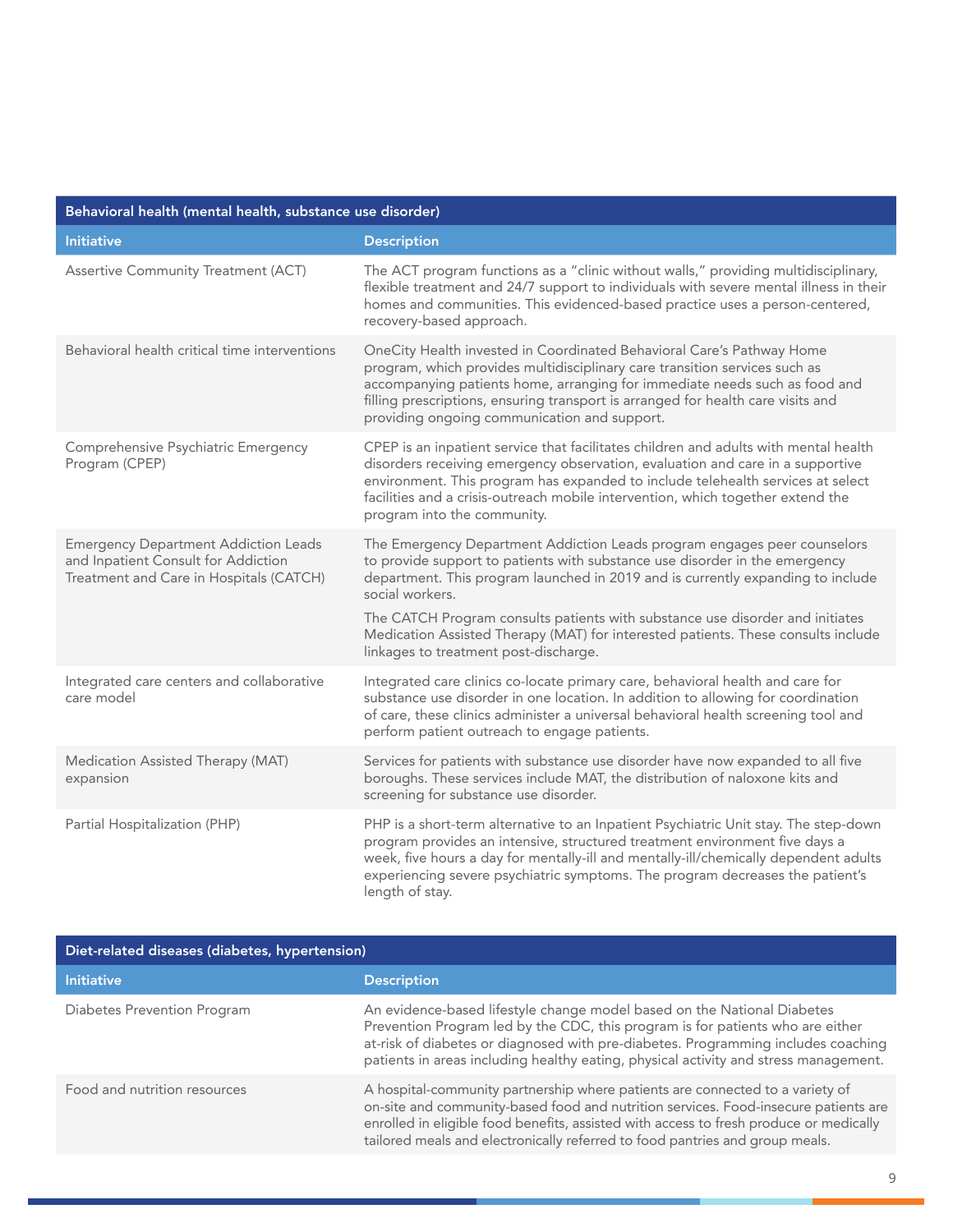| Diet-related diseases (diabetes, hypertension), continued |                                                                                                                                                                                                                                                              |  |
|-----------------------------------------------------------|--------------------------------------------------------------------------------------------------------------------------------------------------------------------------------------------------------------------------------------------------------------|--|
| <b>Initiative</b>                                         | <b>Description</b>                                                                                                                                                                                                                                           |  |
| Primary care-centered diabetes<br>management initiative   | Programming includes: clinical pharmacists, teleretinal screening, digital peer<br>mentoring and digital coaching.                                                                                                                                           |  |
| Shape Up NYC classes                                      | Led by the New York City Department of Parks & Recreation, Shape Up NYC is a<br>free, drop-in fitness program offering classes such as aerobics, yoga, Pilates and<br>Zumba. Class registration is not required.                                             |  |
| 30-day care transitions                                   | OneCity Health is investing in community partners to support seamless transition<br>for patients after a hospital discharge by assisting with access to healthy food,<br>filling prescriptions and providing transportation to and from primary care visits. |  |
| Treat-to-Target (T2T) Hypertension Program                | This program – recognized by The American Heart Association and the American<br>Medical Association - connects patients with hypertension with chronic disease<br>nurses to support them in controlling their blood pressure.                                |  |

| <b>Aging and frailty</b> |                                                                                                                                                   |
|--------------------------|---------------------------------------------------------------------------------------------------------------------------------------------------|
| <b>Initiative</b>        | <b>Description</b>                                                                                                                                |
| Palliative care          | Palliative care provides inpatient and outpatient services to help relieve pain and<br>discomfort in patients with chronic or advanced illnesses. |

| Homeless or individuals with housing instability |                                                                                                                                                                                                                                                                  |
|--------------------------------------------------|------------------------------------------------------------------------------------------------------------------------------------------------------------------------------------------------------------------------------------------------------------------|
| <b>Initiative</b>                                | <b>Description</b>                                                                                                                                                                                                                                               |
| Housing assistance                               | Assistance includes, but is not limited to: referrals to Homebase housing, Breaking<br>Ground partnerships, Roomfinders and outreach.                                                                                                                            |
| Respite and transitional housing                 | Investments in transitional supportive housing with respite providers to provide<br>three different respite programs to patients with medical needs, mental health<br>needs and intellectual and development disabilities who cannot be discharged to<br>a home. |

| <b>Immigrants</b>                  |                                                                                                                                                       |
|------------------------------------|-------------------------------------------------------------------------------------------------------------------------------------------------------|
| <b>Initiative</b>                  | <b>Description</b>                                                                                                                                    |
| Interpreter services, any modality | Interpreter services might include language lines, remote interpretation devices,<br>rovers for American Sign Language (ASL), live interpreters, etc. |
| NYLAG clinics                      | New York Legal Assistance Group (NYLAG) clinics are available to patients to help<br>address health-harming legal needs.                              |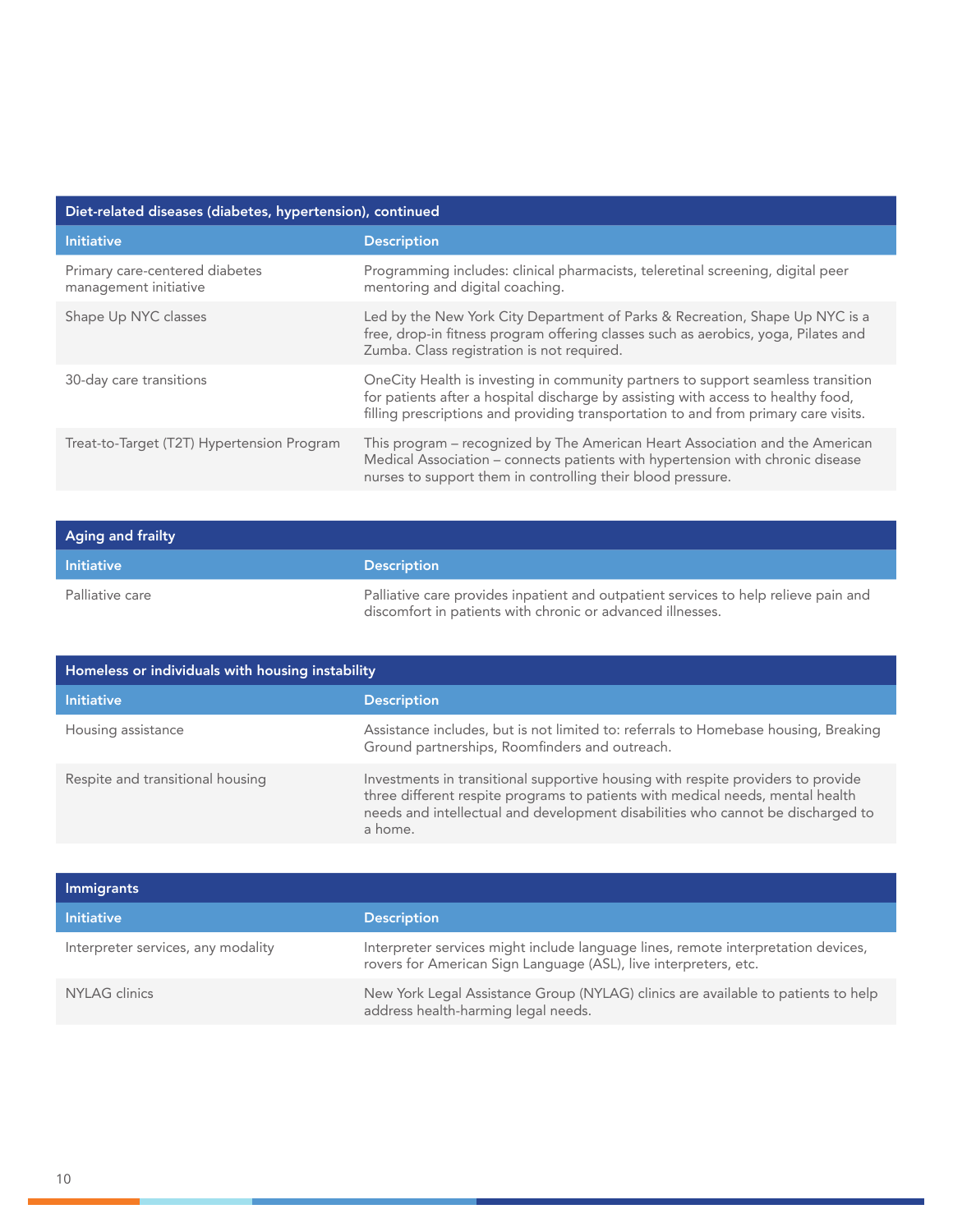| <b>LGBTQ</b>                                       |                                                                                                                                                                                                                                                |
|----------------------------------------------------|------------------------------------------------------------------------------------------------------------------------------------------------------------------------------------------------------------------------------------------------|
| <b>Initiative</b>                                  | <b>Description</b>                                                                                                                                                                                                                             |
| Leader in LGBTQ Healthcare Equality<br>designation | The Leader in LGBTQ Healthcare Equality designation is awarded to hospitals<br>who exemplify LGBTQ-inclusive policies of delivering equitable care to LGBTQ<br>communities, creating an inclusive and supportive environment for employees and |

demonstrating public support for the community.

| Adolescents and young adults |                                                                                                                                                                                                                                                                                                                                               |
|------------------------------|-----------------------------------------------------------------------------------------------------------------------------------------------------------------------------------------------------------------------------------------------------------------------------------------------------------------------------------------------|
| <b>Initiative</b>            | <b>Description</b>                                                                                                                                                                                                                                                                                                                            |
| 100 Schools Project          | A city-wide health-system and community partnership launched to meet the needs<br>of students with emotional, behavioral and addiction challenges in middle and high<br>schools and city colleges. This program trains school staff to identify early signs of<br>mental illness and substance misuse and to promote wellness and prevention. |
| YouthHealth centers          | Centers that offer primary care, Plan B, STI testing, birth control, PrEP and<br>comprehensive physical examinations in a compassionate, confidential and safe<br>environment.                                                                                                                                                                |

| Survivors of domestic violence |                                                                                                                                                                                                                                                                                                                                            |
|--------------------------------|--------------------------------------------------------------------------------------------------------------------------------------------------------------------------------------------------------------------------------------------------------------------------------------------------------------------------------------------|
| <b>Initiative</b>              | <b>Description</b>                                                                                                                                                                                                                                                                                                                         |
| <b>Family Justice Centers</b>  | The New York City Family Justice Center (FJC) provide free, confidential assistance<br>for survivors of domestic and gender-based violence. NYC Health + Hospitals<br>provides on-site mental health services, including direct care, mental health<br>support, skill-building opportunities and mentoring to Family Justice Center staff. |
| SAFE program                   | State-designated hospital program that provides specialized care to survivors of<br>sexual assault and/or torture.                                                                                                                                                                                                                         |

| Individuals with food insecurity                                                                                                                    |                                                                                                                                                                                                                                                                                                                                       |
|-----------------------------------------------------------------------------------------------------------------------------------------------------|---------------------------------------------------------------------------------------------------------------------------------------------------------------------------------------------------------------------------------------------------------------------------------------------------------------------------------------|
| <b>Initiative</b>                                                                                                                                   | <b>Description</b>                                                                                                                                                                                                                                                                                                                    |
| Access to food and nutrition resources,<br>including farmers markets, food<br>coordinators, local food partnerships<br>and medically-tailored meals | Programs established across NYC Health + Hospitals that help combat food<br>insecurity by providing patients with increased access to food through farmers<br>markets and local food partnerships. Food coordinators assist patients with<br>enrolling in food benefits and connecting patients to additional community<br>resources. |

| Other                                                    |                                                                                                                                                               |
|----------------------------------------------------------|---------------------------------------------------------------------------------------------------------------------------------------------------------------|
| l Initiative '                                           | <b>Description</b>                                                                                                                                            |
| Expand health care, insurance and benefits<br>enrollment | Initiative to support patients in insurance, NYC Care and other benefits enrollment.<br>Includes support through food coordinators and tax filing counselors. |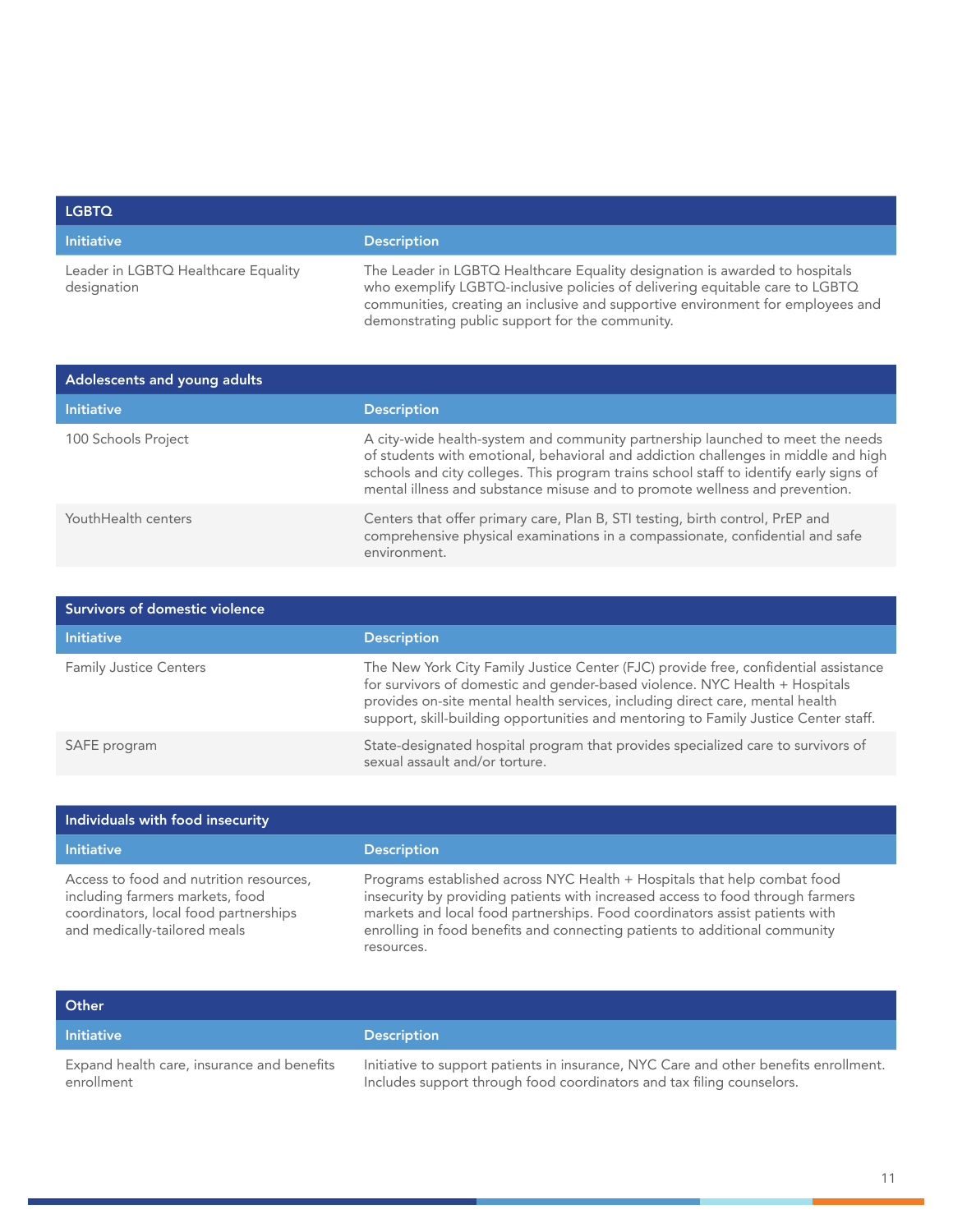| Other, continued                                                                                      |                                                                                                                                                                                                                                                                                                                                                                                        |
|-------------------------------------------------------------------------------------------------------|----------------------------------------------------------------------------------------------------------------------------------------------------------------------------------------------------------------------------------------------------------------------------------------------------------------------------------------------------------------------------------------|
| <b>Initiative</b>                                                                                     | <b>Description</b>                                                                                                                                                                                                                                                                                                                                                                     |
| The Global Health Institute                                                                           | The Global Health Institute at NYC Health + Hospitals/Elmhurst supports and<br>advances groundbreaking research, grows existing relationships with community<br>and global partners, hosts educational events for the community and helps to<br>improve clinical and patient experiences.                                                                                              |
| Tax preparation services                                                                              | As part of NYC Free Tax Prep, led by the NYC Department of Consumer Affairs,<br>NYC Health + Hospitals offers free tax preparation services at many of its sites for<br>New Yorkers earning \$66,000 or less last tax year.                                                                                                                                                            |
| Violence prevention programs (e.g.<br>Guns Down Life Up (GDLU), Kings<br>Against Gun Violence (KAVI)) | GDLU prevents violence by offering after school and summer hospital-based youth<br>development programs, underpinned by mentoring and scholastic support. The<br>purpose of the hospital-based youth development program is to involve at-risk<br>young people in positive activities before they become involved with violence.                                                       |
|                                                                                                       | KAVI, a non-profit organization started by an Emergency Medicine physician,<br>provides a holistic approach to violence intervention to communities of color in<br>Central Brooklyn. In hospitals, KAVI connects with youth who are both perpetrators<br>and victims of violence to help them cope with trauma, deescalate violence and<br>serve as active leaders in their community. |

## PRIORITY HEALTH NEED: REDESIGNING HEALTH CARE FOR COMMUNITIES: RETHINKING HEALTH CARE SYSTEMS

| Ease of access and navigation                                                  |                                                                                                                                                                                                                                                                                                                                                                                                                                                             |
|--------------------------------------------------------------------------------|-------------------------------------------------------------------------------------------------------------------------------------------------------------------------------------------------------------------------------------------------------------------------------------------------------------------------------------------------------------------------------------------------------------------------------------------------------------|
| <b>Initiative</b>                                                              | <b>Description</b>                                                                                                                                                                                                                                                                                                                                                                                                                                          |
| Expansion of primary care access in<br>underserved and high-need neighborhoods | Expanding on Mayor de Blasio's Caring Neighborhoods initiative, "One New<br>York: Health Care for Our Neighborhoods," there are eight new or renovated<br>health centers across New York City in Bedford Stuyvesant, Brownsville, Bushwick,<br>Crown Heights, East Tremont, Jackson Heights, Lower East Side and North Shore<br>Staten Island. Three additional comprehensive health centers in Bushwick, Jackson<br>Heights and Tremont will open in 2020. |
| Expansion of telehealth and digital<br>coaching and monitoring                 | NYC Health + Hospitals is offering a variety of digital health platforms to promote<br>access, health engagement and chronic disease self-management. These platforms<br>include: a multi-modal appointment reminder system, a diabetes self-management<br>app, a telephone based peer mentorship app and an asthma self-management<br>app.                                                                                                                 |
| <b>ExpressCare</b>                                                             | ExpressCare provides the community with a new and convenient way to access<br>health care through urgent care walk-in centers. Through ExpressCare, patients<br>are promptly seen by a provider, connected to primary care and other services and<br>enrolled in insurance when applicable.                                                                                                                                                                 |
| Imaging Centers of Excellence                                                  | NYC Health + Hospitals is upgrading its medical imaging technology to provide<br>patients with modernized, state-of-the-art technology that will produce faster and<br>better image quality and lead to quicker diagnoses and treatment.                                                                                                                                                                                                                    |
|                                                                                |                                                                                                                                                                                                                                                                                                                                                                                                                                                             |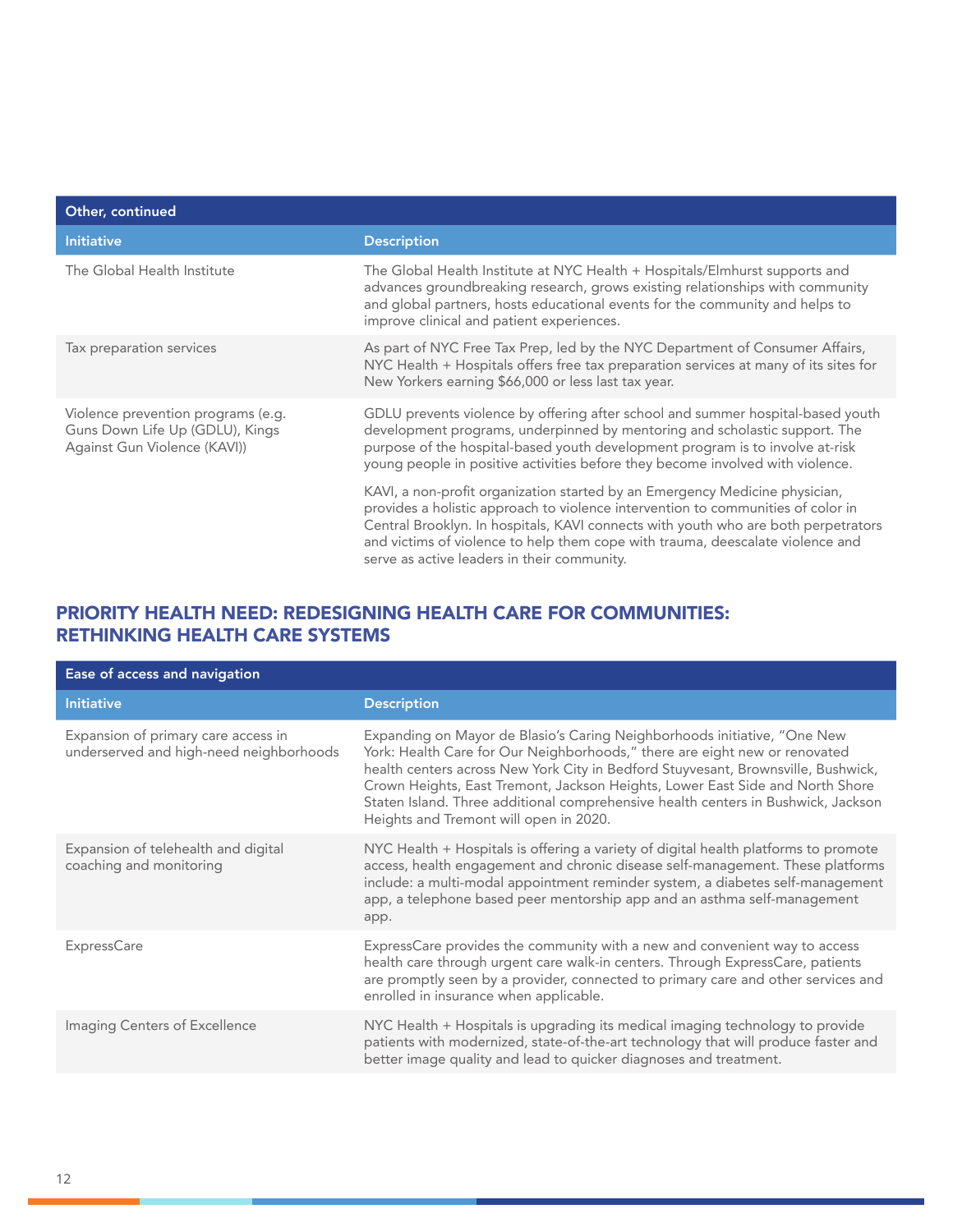| Ease of access and navigation, continued |                                                                                                                                                                                                                                                                                                                                                                                                                                                         |
|------------------------------------------|---------------------------------------------------------------------------------------------------------------------------------------------------------------------------------------------------------------------------------------------------------------------------------------------------------------------------------------------------------------------------------------------------------------------------------------------------------|
| <b>Initiative</b>                        | <b>Description</b>                                                                                                                                                                                                                                                                                                                                                                                                                                      |
| NYC Care                                 | NYC Care ensures that all New Yorkers have access to care through no- and low-<br>cost services offered by NYC Health + Hospitals. Individuals who cannot afford or<br>are ineligible for insurance can enroll in NYC Care regardless of immigration status<br>or ability to pay. NYC Care provides patients and families with a dedicated primary<br>care provider, connection to a 24/7 customer service line and access to affordable<br>medication. |
| Retail pharmacy                          | Through pharmacy expansion, all patients will have 24/7 access to comprehensive<br>retail pharmacy services, including specialty pharmacy and central filling services.                                                                                                                                                                                                                                                                                 |
| Single call center                       | Through a new 24/7 customer service center (844-NYC-4NYC), patients can make<br>appointments and gain assistance navigating services.                                                                                                                                                                                                                                                                                                                   |

| Optimizing patient-provider relationships      |                                                                                                                                                                                                                                                                                        |  |
|------------------------------------------------|----------------------------------------------------------------------------------------------------------------------------------------------------------------------------------------------------------------------------------------------------------------------------------------|--|
| <b>Initiative</b>                              | <b>Description</b>                                                                                                                                                                                                                                                                     |  |
| Arts in Medicine                               | The Arts in Medicine program aims to reduce stress, support emotional health and<br>help address compassion fatigue, historically known as physician burnout in staff.                                                                                                                 |  |
| eConsult                                       | eConsult allows primary care providers to give their patients access to the advice<br>of specialty care providers before the patient visits a specialty clinic, enabling<br>primary care providers and their patients to immediately focus on a plan of action.                        |  |
| <b>Helping Healers Heal</b>                    | A "second victim program," Helping Healers Heal is a peer-led employee wellness<br>program offering emotional first aid to health care providers who experience<br>demanding circumstances in the workplace that can lead to stress, anxiety or<br>depression.                         |  |
| <b>ICARE</b>                                   | The ICARE values promote NYC Health + Hospitals' mission and vision and guide<br>staff to offer the highest-quality, safest and most patient-centered care.                                                                                                                            |  |
| Patient-centered scheduling and<br>open access | NYC Health + Hospitals is implementing patient-centered scheduling in<br>conjunction with the system's call center to ensure patient-provider continuity. In<br>addition, open access scheduling allows for more walk-in slots for patients with<br>their interdisciplinary care team. |  |

| Health care cost and transparency                                |                                                                                                                                                                                                                                            |  |
|------------------------------------------------------------------|--------------------------------------------------------------------------------------------------------------------------------------------------------------------------------------------------------------------------------------------|--|
| <b>Initiative</b>                                                | <b>Description</b>                                                                                                                                                                                                                         |  |
| Epic H2O MyChart consolidated billing<br>and pre-payment options | With H2O MyChart, patients can view consolidated billing information, make<br>payments and set up payment plans. In addition, patients can see expected drug<br>and treatment costs.                                                       |  |
| NYC Health + Hospitals'<br>'Find Your Insurance' tool            | NYC Health + Hospitals has made it easier for New Yorkers to understand whether<br>their health insurance is accepted at NYC Health + Hospitals locations. The tool is<br>accessible in many languages on NYC Health + Hospitals' website. |  |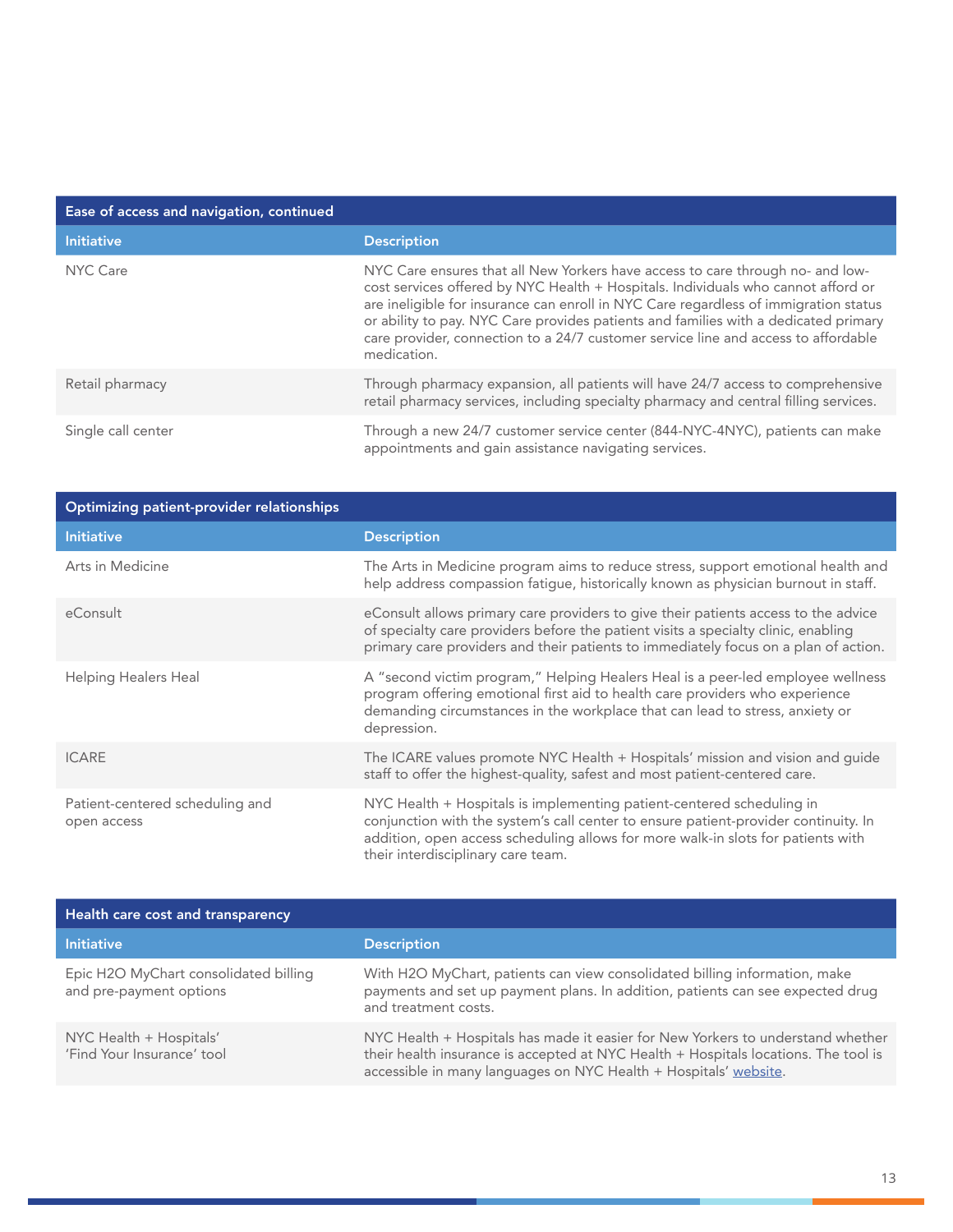### PRIORITY HEALTH NEED: REDESIGNING HEALTH CARE FOR COMMUNITIES: AN INFRASTRUCTURE FOR SCALING

| <b>State of the workforce</b>                                            |                                                                                                                                                                                                                                                                                                                                                                                                   |
|--------------------------------------------------------------------------|---------------------------------------------------------------------------------------------------------------------------------------------------------------------------------------------------------------------------------------------------------------------------------------------------------------------------------------------------------------------------------------------------|
| <b>Initiative</b>                                                        | <b>Description</b>                                                                                                                                                                                                                                                                                                                                                                                |
| CityDoctors Scholarship                                                  | CityDoctors Scholarship awardees commit to practicing primary care medicine<br>for at least two years at one of NYC Health + Hospitals' acute care facilities. This<br>partnership was launched in 2012 to help address the shortage of primary care<br>physicians and to increase educational and career opportunities for local graduates.                                                      |
| Clinical Leadership Fellowship                                           | This one-year fellowship is designed for post-residency graduates interested<br>in administrative roles. Fellows are placed in one of NYC Health + Hospitals'<br>Central Office locations to acquire hands-on, practical work experience including<br>participation in leadership meetings and developing and leading a substantial<br>quality improvement or population health-oriented project. |
| Clinician recruitment programs and<br>campaigns                          | Includes DOCS4NYC and Nurse4NYC; Mental Health Service Corps, CityDoctors<br>Scholarship, Healthcare Administration Scholars and Clinical Leadership Fellows.                                                                                                                                                                                                                                     |
| Healthcare Administration Scholars                                       | This two-year leadership training and management program is shaping the<br>next generation of leaders. The program requires scholars to develop quality<br>improvement projects across the health system.                                                                                                                                                                                         |
| Nursing Career Ladder                                                    | NYC Health + Hospitals is offering full tuition to qualified registered nurses to earn a<br>bachelor's degree in nursing.                                                                                                                                                                                                                                                                         |
| Nurse Residency Program                                                  | This residency program provides newly-hired, first-time nurses with on-the-job<br>training focused on topics including ethics, decision making, clinical leadership<br>and the incorporation of evidence-based research into practice. The program<br>also provides new nurses with support and mentorship proven to enhance nurse<br>satisfaction, performance and retention.                    |
| Professional development programs for<br>clinical and non-clinical staff | NYC Health + Hospitals and OneCity Health are offering new training and<br>development programs including: Care Restructuring Enhancement Pilot workforce<br>development efforts, Leadership Academy, Revenue Cycle Institute, Quality<br>Academy and educational partnerships offering scholarships and continuing<br>education credits.                                                         |

| Information sharing           |                                                                                                                                                                                                                                                                                                                                                                                                                                                                     |
|-------------------------------|---------------------------------------------------------------------------------------------------------------------------------------------------------------------------------------------------------------------------------------------------------------------------------------------------------------------------------------------------------------------------------------------------------------------------------------------------------------------|
| <b>Initiative</b>             | <b>Description</b>                                                                                                                                                                                                                                                                                                                                                                                                                                                  |
| EpicCare Link                 | As NYC Health + Hospitals transfers to Epic, NYC Health + Hospitals is transferring<br>to EpicCare Link as the primary referrals platform for community providers. This<br>web-based platform allows providers to review their patients' charts and test and<br>lab results, receive notifications on their care and communicate with NYC Health<br>+Hospitals' providers. NYC Health + Hospitals offered providers a train program as<br>a part of the transition. |
| <b>Epic Community Connect</b> | OneCity Health is offering PPS partners a sophisticated instance of Epic<br>(OneConnect) that includes a unified patient record across NYC Health + Hospitals<br>and the OneCity Health PPS network.                                                                                                                                                                                                                                                                |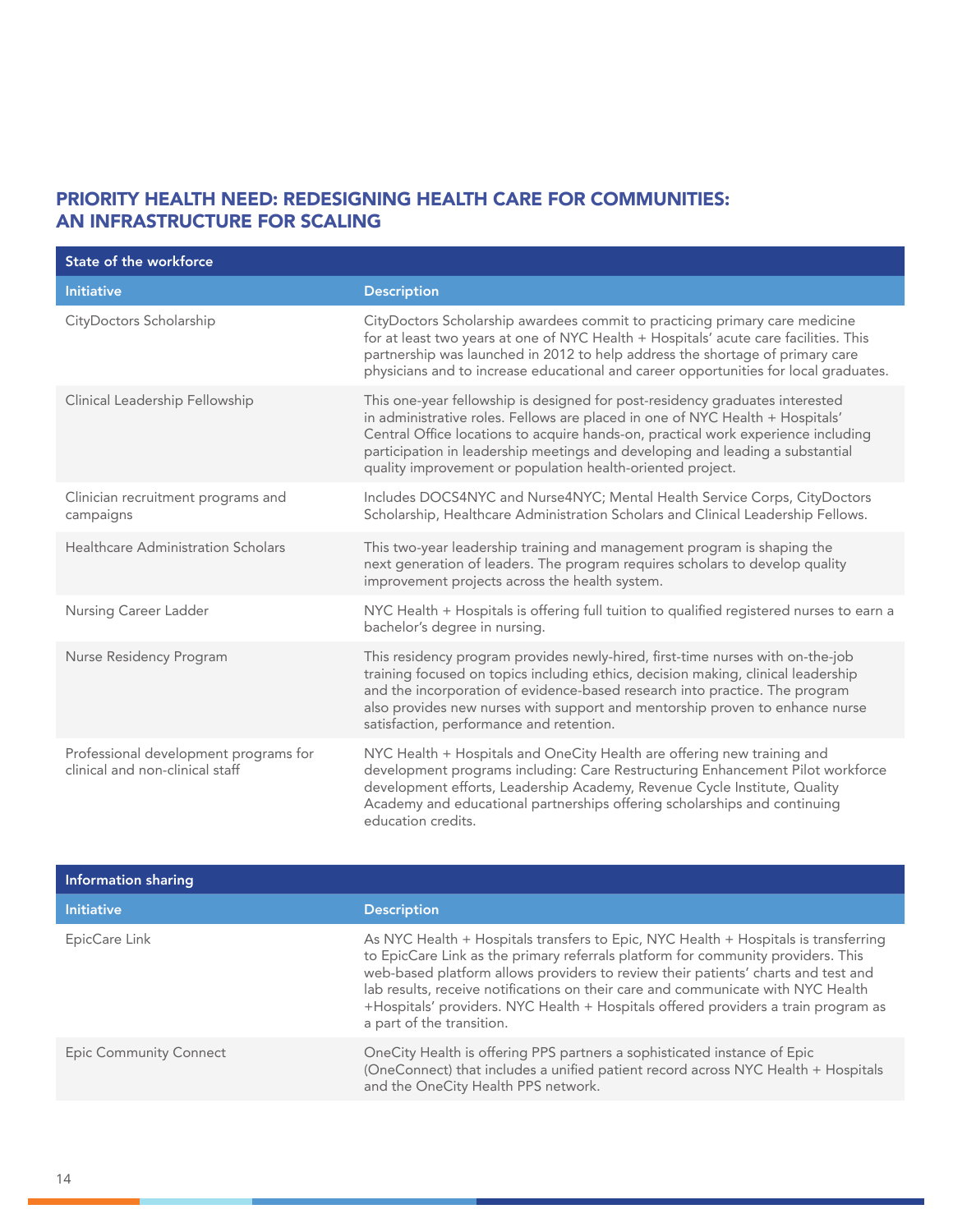| Information sharing, continued |                                                                                                                                                                                                                                                                                                                                           |  |
|--------------------------------|-------------------------------------------------------------------------------------------------------------------------------------------------------------------------------------------------------------------------------------------------------------------------------------------------------------------------------------------|--|
| <b>Initiative</b>              | <b>Description</b>                                                                                                                                                                                                                                                                                                                        |  |
| Epic H2O and MyChart           | Epic H2O unifies medical records from over 70 locations to support clinicians in<br>delivering high-quality, efficient care and allowing patients easy access to their<br>records through a secure patient portal called MyChart. The new electronic record<br>also enables the system to better coordinate high-value care for patients. |  |
| Epic Healthy Planet            | Epic Healthy Planet is a population health platform designed to identify, engage<br>and treat high-risk and high-cost patient populations in a coordinated manner<br>across the NYC Health + Hospitals and OneCity Health PPS networks.                                                                                                   |  |
| Patient appointment reminders  | Patient appointment reminders and other health communications are sent through<br>an automated system based on the patient's preferred communication modality,<br>including text, email or phone.                                                                                                                                         |  |

| <b>Financial sustainability</b>                                                                                   |                                                                                                                                                                                                                                                                                                                |
|-------------------------------------------------------------------------------------------------------------------|----------------------------------------------------------------------------------------------------------------------------------------------------------------------------------------------------------------------------------------------------------------------------------------------------------------|
| <b>Initiative</b>                                                                                                 | <b>Description</b>                                                                                                                                                                                                                                                                                             |
| MetroPlus and GetCoveredNYC<br><b>Enrollment Expansion</b>                                                        | With the assistance of MetroPlus Health plan and GetCoveredNYC enrollers,<br>NYC Health + Hospitals is enrolling more New Yorkers in insurance across<br>NYC Health + Hospitals facilities.                                                                                                                    |
| NYC Health + Hospitals' Financial<br>Transformation Plan through revenue and<br>expense improvement opportunities | NYC Health + Hospitals adopted a seven-point plan to close the \$1.8 billion<br>financial gap. The plan includes efforts to improve billing, contracting, coding and<br>documentation; investing in patient and revenue increases; increasing health plan<br>enrollments and reducing administrative expenses. |
| Value-based payment contracting                                                                                   | NYC Health + Hospitals and OneCity Health are designing its transformative<br>initiatives and programs to achieve system-wide transformation to perform in<br>value-based purchasing environments, encouraging service innovation, care<br>model redesign and clinical quality improvements.                   |

| System complexity and scale                      |                                                                                                                                                                                                                                                                                                                                                                                                                                                                                   |
|--------------------------------------------------|-----------------------------------------------------------------------------------------------------------------------------------------------------------------------------------------------------------------------------------------------------------------------------------------------------------------------------------------------------------------------------------------------------------------------------------------------------------------------------------|
| <b>Initiative</b>                                | <b>Description</b>                                                                                                                                                                                                                                                                                                                                                                                                                                                                |
| OneCity Health CBO capacity building             | OneCity Health has invested in capacity building to help community-based<br>organization partners develop infrastructure to contract their services to hospitals<br>and health plans based on value. As a culmination of this work, OneCity Health<br>provided funding to community-based organizations through its Hospital-<br>Community Partnerships initiative.                                                                                                               |
| OneCity Health primary care<br>capacity building | OneCity Health, in partnership with Primary Care Development Corporation<br>(PCDC), offered community provider practices expert coaching with the aim<br>of improving chronic disease prevention and management, behavioral health<br>integration and care coordination. The aim of this work is to prepare NYC<br>Health + Hospitals and community practices for evidence-based chronic disease<br>management recognition to provide sustainable mechanisms for high-value care. |